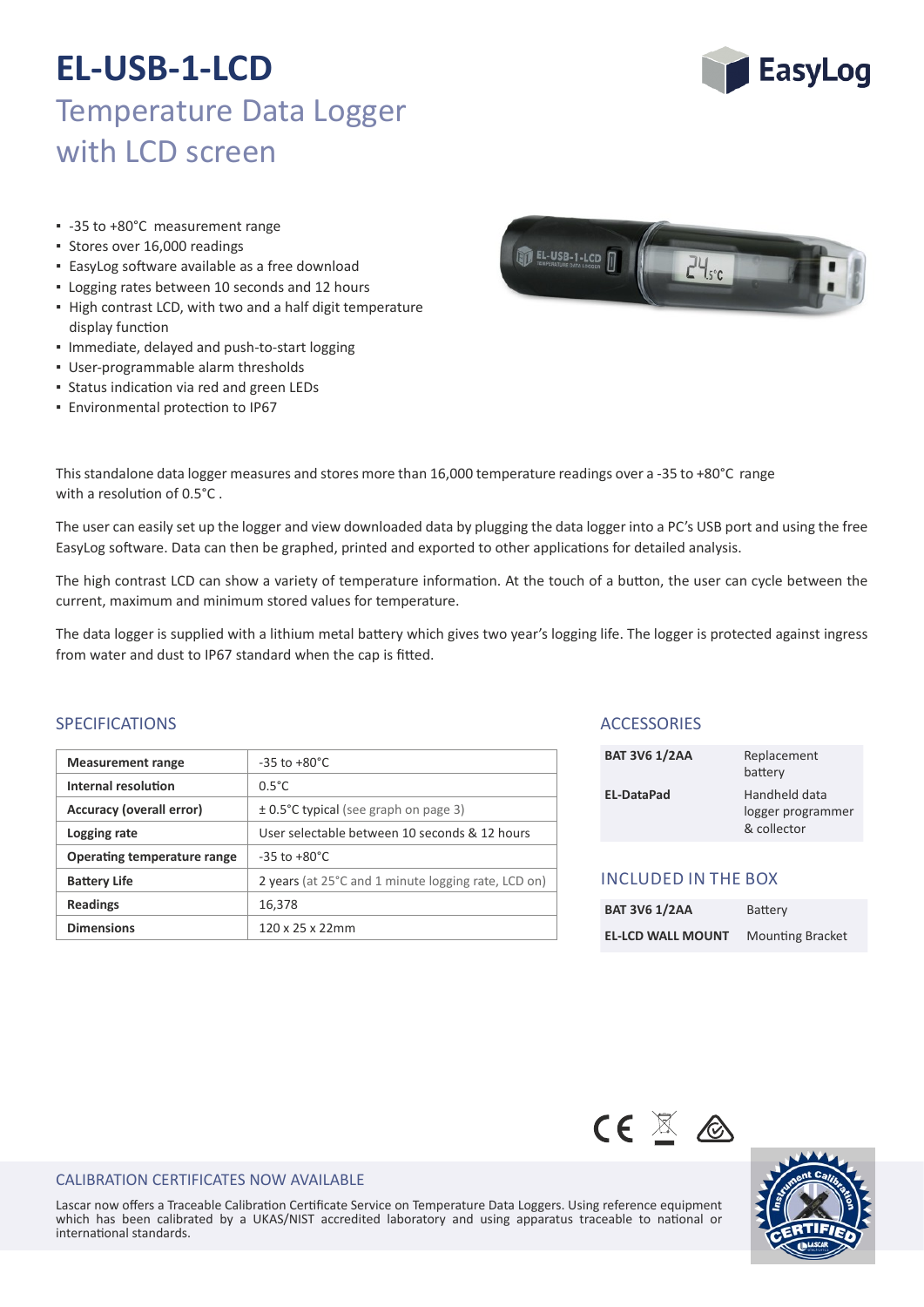

## EL‐WIN‐USB

EasyLog control so�ware is available as a free download from www.contika.dk. Easy to install and use, the control software is compatible with 32-bit and 64-bit versions of Windows 7, 8 & 10. The software is used to set up the logger, download, graph and annotate data or export in Excel, PDF and jpeg formats.

The software allows the following parameters to be configured:

- Logger name
- Measurement parameter (°C or °F)
- Logging rate (user selectable between 10 seconds and 12 hours)
- High and low alarms
- Immediate and delayed logging start



**Download the latest version of the so�ware free of charge from www.contika.dk**

### DISPLAY STATUS INDICATION

The EL‐USB‐1‐LCD features a high contrast LCD which shows logged temperature values using seven segment numbers, along with annunciators. The LCD can also show information regarding the logging status.

The LCD shows three different recorded readings, which can be cycled through using the built-in push button. The most recent logged temperature, maximum logged temperature and minimum logged temperature can be displayed.



| <b>Display</b> | <b>Logger Status</b> | Explanation                                                                                                                                                                                                                                           |
|----------------|----------------------|-------------------------------------------------------------------------------------------------------------------------------------------------------------------------------------------------------------------------------------------------------|
|                | Delayed Start        | This is shown when the logger is set to start at a specific date and time. If the logger is set to 'LCD off' or 'LCD<br>on for 30 seconds' mode, then this will only be shown after the button is pressed. Otherwise the display will<br>remain blank |
| Ρ5             | Push to Start        | This is shown when the logger is set up for 'Push to Start' logging                                                                                                                                                                                   |
| n4             | Logging              | This is shown when the logger is running in 'LCD off' mode, and the button is pressed. The display clears<br>again after three seconds                                                                                                                |
|                | Stopped              | If the logger has not been set to log and the button is pressed, three dashes are displayed for a few seconds                                                                                                                                         |

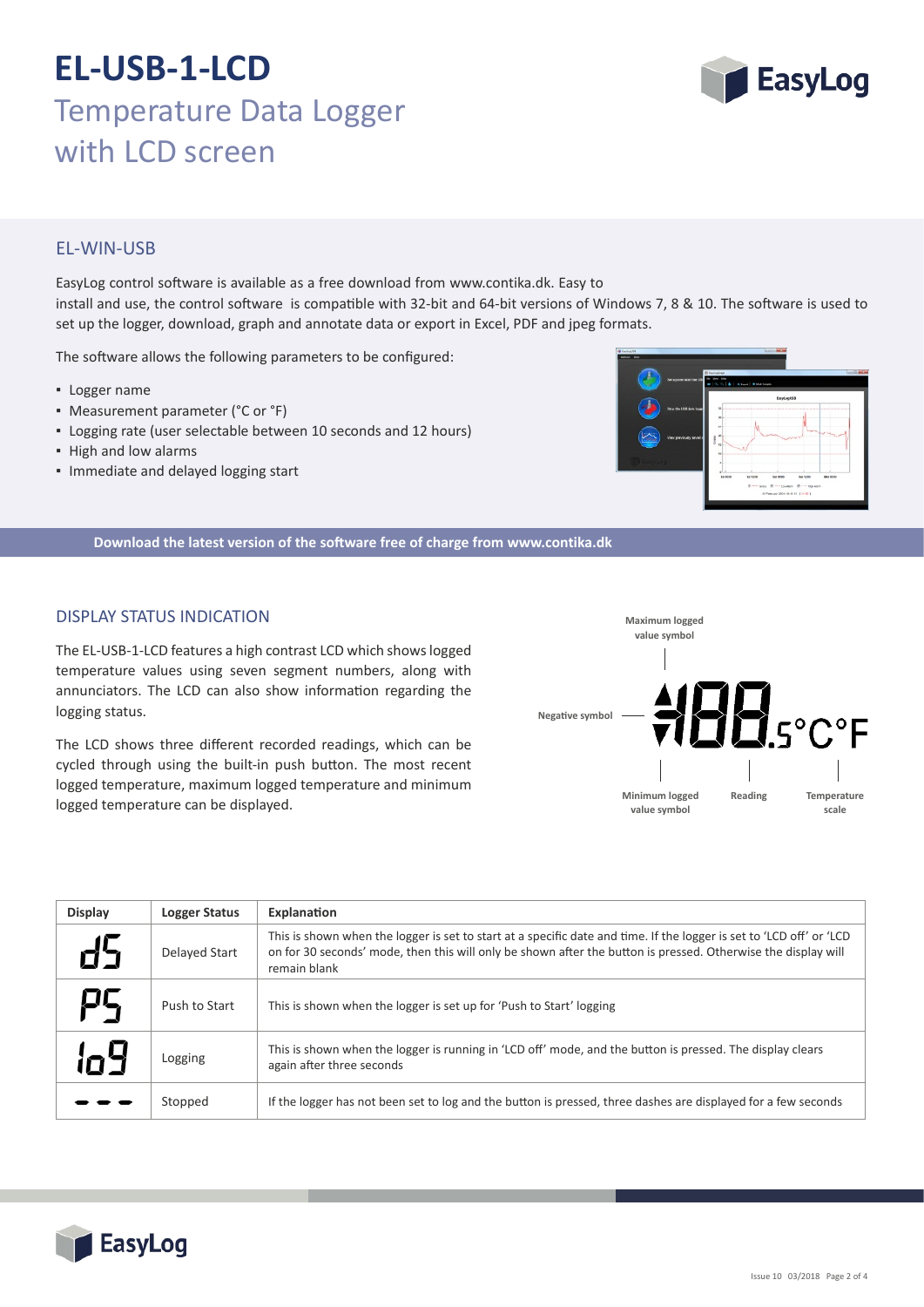

### LED STATUS INDICATION

EL‐USB‐1‐LCD features two LEDs:

- The first LED flashes red to indicate that the EL-USB-1-LCD is in an alarm condition. It will flash when the logged temperature has exceeded a Low or High alarm level.
- **.** The second LED flashes green to indicate that the EL-USB-1-LCD is not in an alarm condition.

Using EL-WIN-USB it is possible to set the alarm to remain active even if the reading has returned to normal, in which case the alarm LED will continue to flash red. This 'Hold' feature in the software ensures the user is notified that at some point an alarm level has been exceeded, without needing to download the data.

Hold is enabled by default, and can be turned off via the control software. The red LED will then only flash whilst the logger is in an alarm condition. When the temperature returns to normal, the green LED will flash.

|                    | Green single flash (10 seconds)<br>The data logger is currently logging. No alarm.                                                                                      |
|--------------------|-------------------------------------------------------------------------------------------------------------------------------------------------------------------------|
|                    | Green single flash (20 seconds)<br>The data logger is currently logging. No alarm. However, the battery is low and should be replaced<br>before logging important data. |
| O                  | Green single flash (30 seconds)<br>The data logger is not currently logging, but is primed to start at a later date and time (delayed start).                           |
| O                  | Green double flash (20 seconds)<br>The data logger is full and has stopped logging. No alarm.                                                                           |
|                    | Red single flash (10 seconds)<br>The data logger is currently logging. Low alarm.                                                                                       |
|                    | Red single flash (20 seconds)<br>The data logger is currently logging. Low alarm. However, the battery is low and should be replaced<br>before logging important data.  |
| $\frac{1}{\alpha}$ | Red double flash (10 seconds)<br>The data logger is currently logging. High alarm.                                                                                      |
|                    | Red double flash (20 seconds)<br>The data logger is currently logging. High alarm. However, the battery is low and should be replaced<br>before logging important data. |
|                    | Red/Green single flash (20 seconds)<br>The data logger is full and has stopped logging. Alarm (high, low or both).                                                      |
|                    | No LEDs flash<br>The data logger is stopped, the battery is empty or there is no battery fitted.                                                                        |

### MEASUREMENT ACCURACY